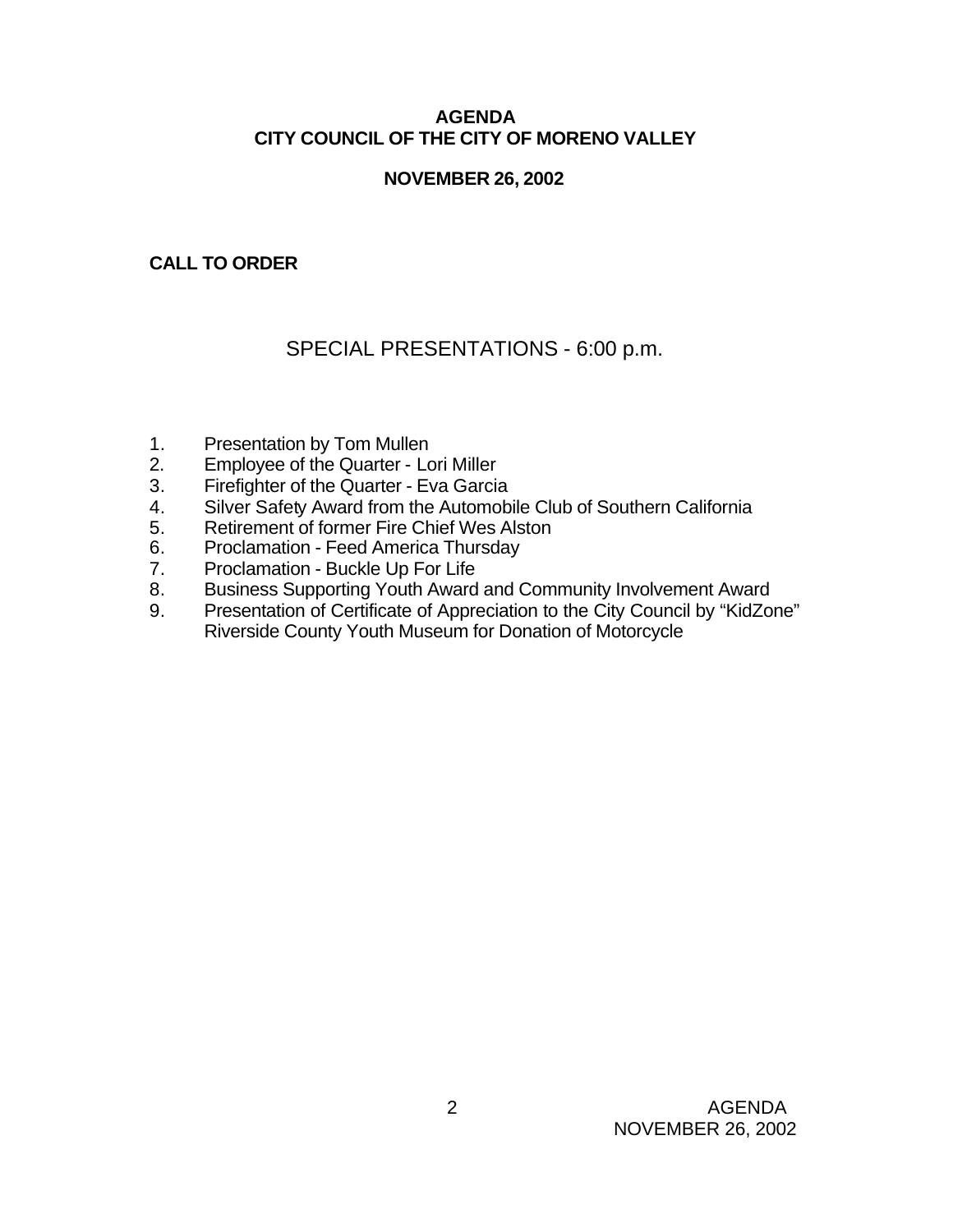### **AGENDA JOINT MEETING OF THE CITY COUNCIL OF THE CITY OF MORENO VALLEY MORENO VALLEY COMMUNITY SERVICES DISTRICT COMMUNITY REDEVELOPMENT AGENCY OF THE CITY OF MORENO VALLEY AND THE MORENO VALLEY PUBLIC FACILITIES FINANCING CORPORATION**

#### **REGULAR MEETING - 6:30 P.M. NOVEMBER 26, 2002**

**CALL TO ORDER** (Joint Meeting of the City Council of the City of Moreno Valley, Moreno Valley Community Services District, Community Redevelopment Agency of the City of Moreno Valley, and the Moreno Valley Public Facilities Financing Corporation - actions taken at the Joint Meeting are those of the Agency indicated on each Agenda item)

### **PLEDGE OF ALLEGIANCE**

**INVOCATION** - Pastor Jonathan Riveness, Moreno Valley Christian Assembly

### **ROLL CALL**

### **INTRODUCTIONS**

PUBLIC COMMENTS **ON MATTERS ON THE AGENDA** WILL BE TAKEN UP AS THE ITEM IS CALLED FOR BUSINESS, BETWEEN STAFF'S REPORT AND CITY COUNCIL DELIBERATION (SPEAKER SLIPS MAY BE TURNED IN UNTIL THE ITEM IS CALLED FOR BUSINESS.) Those wishing to speak should submit a BLUE speaker slip to the Bailiff. There is a three-minute limit per person.

All remarks and questions shall be addressed to the presiding officer or to the City Council and not to any individual Council member, staff member or other person.

PUBLIC COMMENTS **ON MATTERS NOT ON THE AGENDA** UNDER THE JURISDICTION OF THE CITY COUNCIL WILL BE HEARD PRIOR TO CITY COUNCIL REPORTS AND CLOSING COMMENTS. IN THE EVENT THAT THE AGENDA ITEM FOR SUCH PUBLIC COMMENTS HAS NOT BEEN CALLED BY 10:00 P.M., IT SHALL BE CALLED AS THE NEXT ITEM OF BUSINESS FOLLOWING THE CONCLUSION OF ANY ITEM BEING HEARD AT 10:00 P.M. Those wishing to speak should submit a PINK speaker slip to the Bailiff. There is a three-minute limit per person.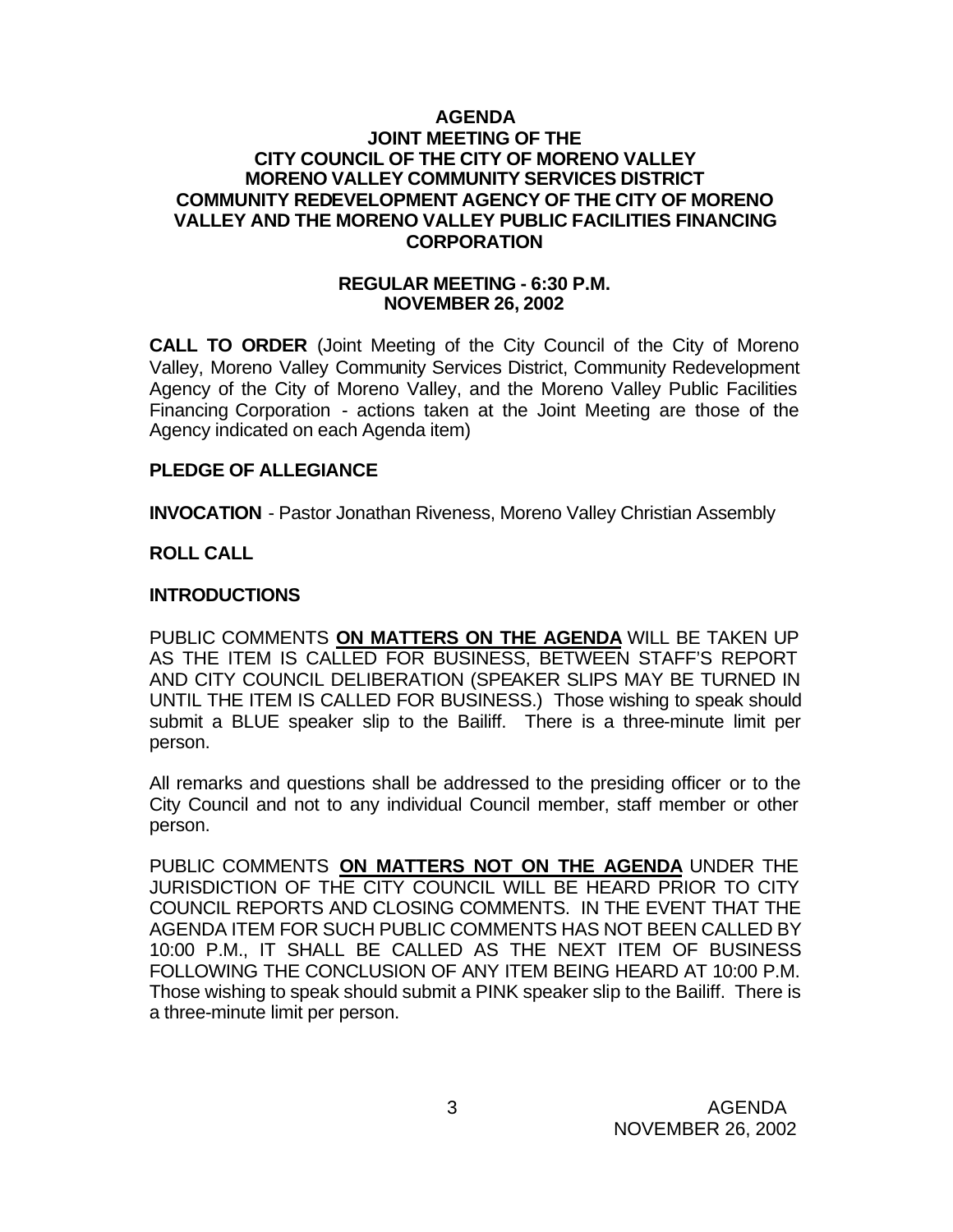All remarks and questions shall be addressed to the presiding officer or to the City Council and not to any individual Council member, staff member or other person.

### **JOINT CONSENT CALENDARS (SECTIONS A-C) OF THE CITY COUNCIL OF THE CITY OF MORENO VALLEY, MORENO VALLEY COMMUNITY SERVICES DISTRICT, COMMUNITY REDEVELOPMENT AGENCY OF THE CITY OF MORENO VALLEY, AND THE MORENO VALLEY PUBLIC FACILITIES FINANCING CORPORATION**

All items listed under the Consent Calendars, Sections A, B, and C, are considered to be routine and non-controversial, and may be enacted by one motion unless a member of the Council, Community Services District, or Redevelopment Agency requests that an item be removed for separate action. The motion to adopt the Consent Calendars is deemed to be a separate motion by each Agency and shall be so recorded by the City Clerk. Items withdrawn for report/discussion will be heard after public hearing items.

### **A. CONSENT CALENDAR** - **CITY COUNCIL**

- A1. ORDINANCES FIRST READING BY TITLE ONLY Recommendation: Waive reading of all Ordinance Introductions and read by title only.
- A2. PARCEL MAP 27548 PARTIAL RECONVEYANCE JENNINGS COURT, NORTH OF PENUNURI PLACE AND EAST OF MORTON ROAD. (Report of: Director of Public Works/City Engineer) Recommendation: Authorize the Mayor to execute the Partial Reconveyance to reconvey the interest in Parcels 1 and 2 of Parcel Map 27548 in the Deed of Trust known as Instrument No. 2002- 283651, recorded May 28, 2002, in the Official Records of Riverside County, California; and direct the City Clerk to forward the signed Partial Reconveyance to the County Recorder's Office for recordation.
- A3. APPROVAL OF FINAL MAP 23553-4 SINGLE FAMILY RESIDENTIAL PROJECT AND ACCEPTANCE OF AGREEMENT AND BONDS FOR PUBLIC RIGHT OF WAY IMPROVEMENTS, EAST SIDE OF PIGEON PASS ROAD, NORTH OF SUNNYMEAD RANCH PARKWAY (MV DEVELOPMENT, LOC) (Report of: Director of Public Works/City Engineer) Recommendation: Approve Final Map 235534, authorize the City Clerk to sign the map and transmit said map to the County Recorder's Office for recordation; accept the bonds and Agreement for Public Improvements; authorize the Mayor to execute the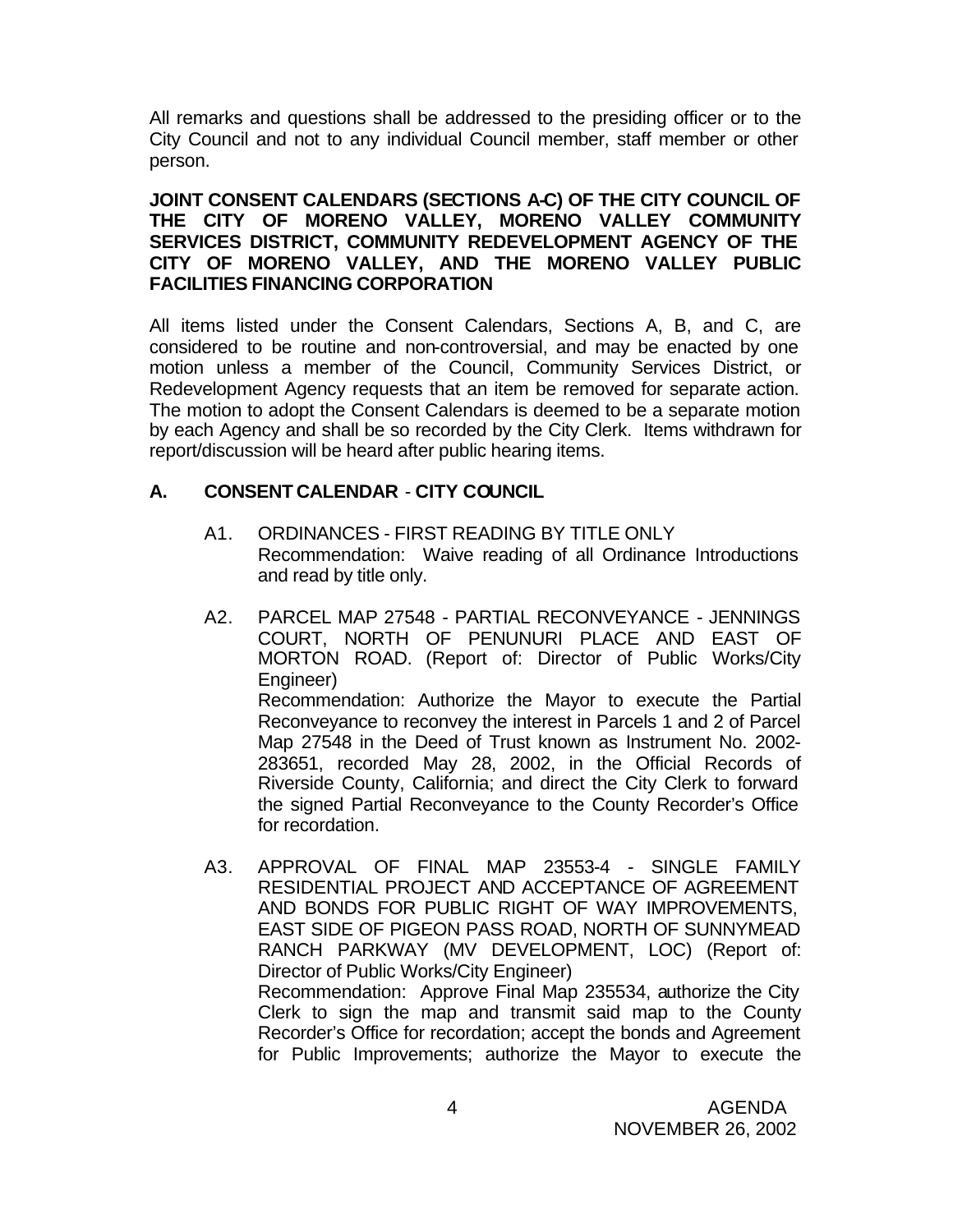agreement; and direct the City Clerk to forward the signed agreement to the County Recorder's Office for recordation.

- A4. PALM DESERT DEVELOPMENT COMPANY (PDDC) HEACOCK COTTONWOOD II, LIMITED PARTNERSHIP (COTTONWOOD PLACE PHASE I) REFINANCE AND SUBORDINATION REQUEST (Report of: Director of Community and Economic Development) Recommendation: That the City Council approve the Subordination Agreement by and between ACRS Commercial Mortgage Company, the Community Redevelopment Agency, and Heacock Cottonwood Limited Partnership.
- A5. ACCEPTANCE OF OFFICE OF TRAFFIC SAFETY (OTS) GRANT FUNDING, "CALIFORNIA SEAT BELT COMPLIANCE CAMPAIGN" (Report of: Chief of Police) Recommendation: Accept the OTS Grant in the amount of \$12,675.0,0 entitled "California Seat Belt Compliance Campaign". This will allow the MVPD to provide directed enforcement related to seat belt and child safety seat usage during the holiday periods.
- A6. AMENDMENT TO AGREEMENT FOR PROFESSIONAL CONSULTANT SERVICES FOR THE MYERS AVENUE STREET IMPROVEMENTS FROM HEACOCK STREET TO PERRIS BOULEVARD AND MISCELLANEOUS STREET IMPROVEMENTS WITHIN TRACT 22139, TRACT 24478, AND PLOT PLAN 1338, PROJECT NO. 98-92774-2 (Report of: Director of Public Works/City Engineer)

Recommendation: Approve the Amendment to Agreement for Professional Consultant Services with Caltrop Engineering Corporation for additional inspection services for the Myers Avenue street improvements from Heacock Street to Perris Boulevard and miscellaneous street improvements; authorize the Mayor to execute the Amendment to Agreement for Professional Consultant Services between the City and Caltrop Engineering Corporation; and authorize an increase in the Purchase Order for Caltrop Engineering Corporation in the not-to-exceed amount of \$26,047.18 (Account No. 892.71520).

 A7. MINUTES - REGULAR MEETING OF NOVEMBER 12, 2002 (Report of: City Clerk) Recommendation: Approve as submitted.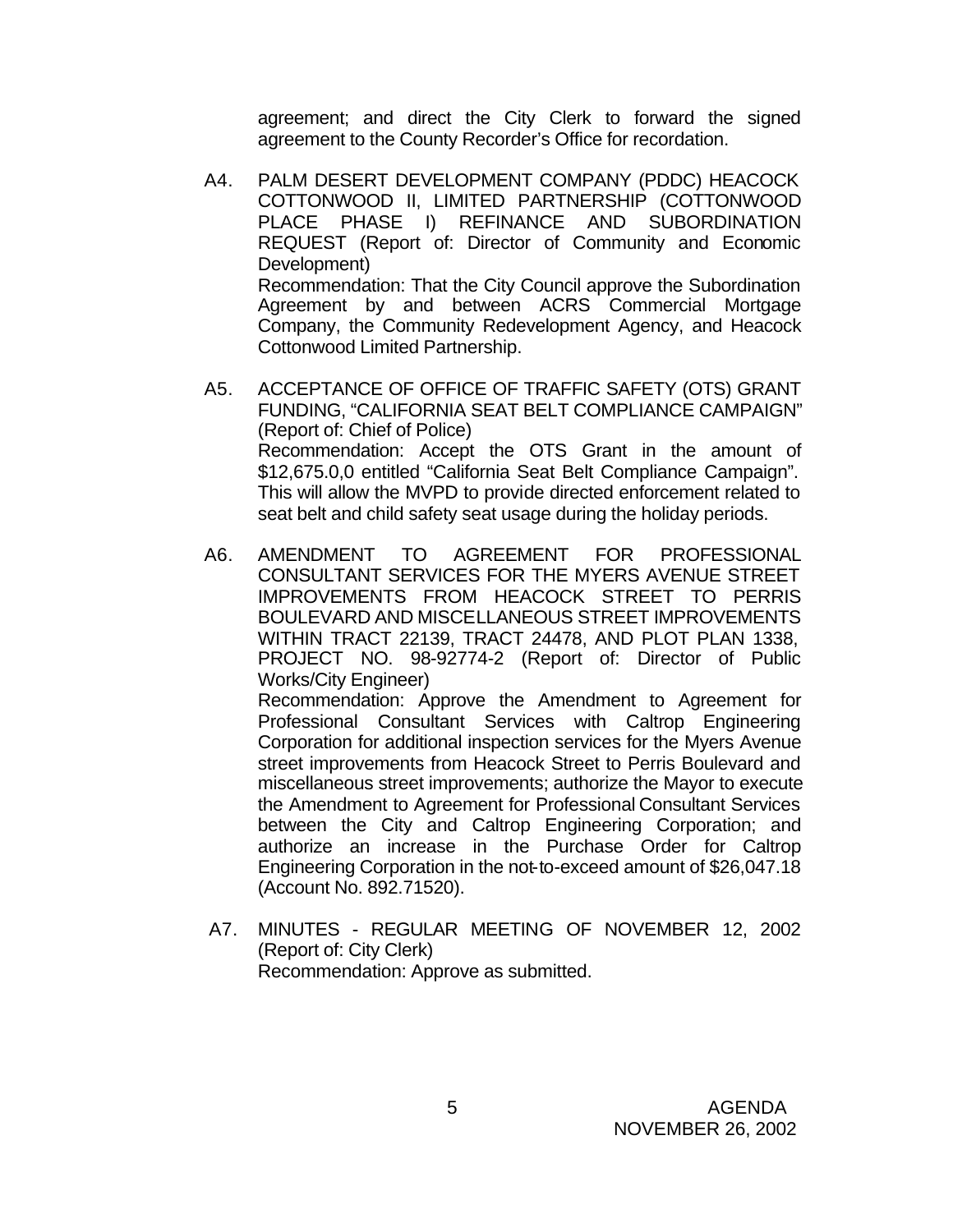A8. WARRANT REPORT – OCTOBER, 2002 (Report of: Director of Finance/City Treasurer) Recommendation: Adopt Resolution No. 2002-73, approving the Warrant Report, dated October 22, 2002 in the total amount of \$9,010,195.43.

Resolution No. 2002-73

A Resolution of the City Council of the City of Moreno Valley, California, Approving the Warrant Report dated October 31, 2002

- A9. REMOVAL OF COMMERCIAL TRUCK PARKING ON DAY STREET SOUTH OF ALESSANDRO BOULEVARD (Report of: Director of Public Works/City Engineer) Recommendation: Authorize the elimination of the 660-foot commercial-truck-parking designated area on the east side of Day Street, south of Alessandro Boulevard.
- A10. APPROVAL OF AN ADDITIONAL APPROPRIATION OF FUNDS FOR A PROFESSIONAL CONSULTANT PLAN CHECK SERVICES AND APPROVAL OF A PROFESSIONAL SERVICES AGREEMENT FOR AN ADDITIONAL CONSULTANT SERVICES CONTRACT FOR PLAN CHECK SERVICES FOR THE PUBLIC WORKS DEPARTMENT LAND DEVELOPMENT DIVISION (Report of: Director of Public Works/City Engineer) Recommendation: Approve an additional appropriation to the Public Works Professional Services Fund (00011-52310-0255) in the amount of \$500,000; approve the Agreement for Professional Consultant Services with Gong Enterprises, Inc. (GEI); authorize the Mayor to execute the contract with Gong Enterprises, Inc. as approved by the City Attorney; and authorize the issuance of Purchase Orders to Gong Enterprises, Inc., on a project-by-project basis for amounts not to exceed \$100,000 when all parties have signed the contracts. (Account No. 00011.52310.6255).
- A11. RESOLUTION NO. 2002-74 APPROVE THE SUBMITTAL OF GRANT APPLICATIONS AND CERTIFY THE AVAILABLE MATCHING FUNDS FOR THE BICYCLE TRANSPORTATION ACCOUNT PROGRAM (Report of: Director of Public Works/City Engineer) Recommendation: Approve the submittal of grant applications for the Bicycle Transportation Account (BTA) Program and adopt

Resolution No. 2002-74, certifying the availability of matching funds.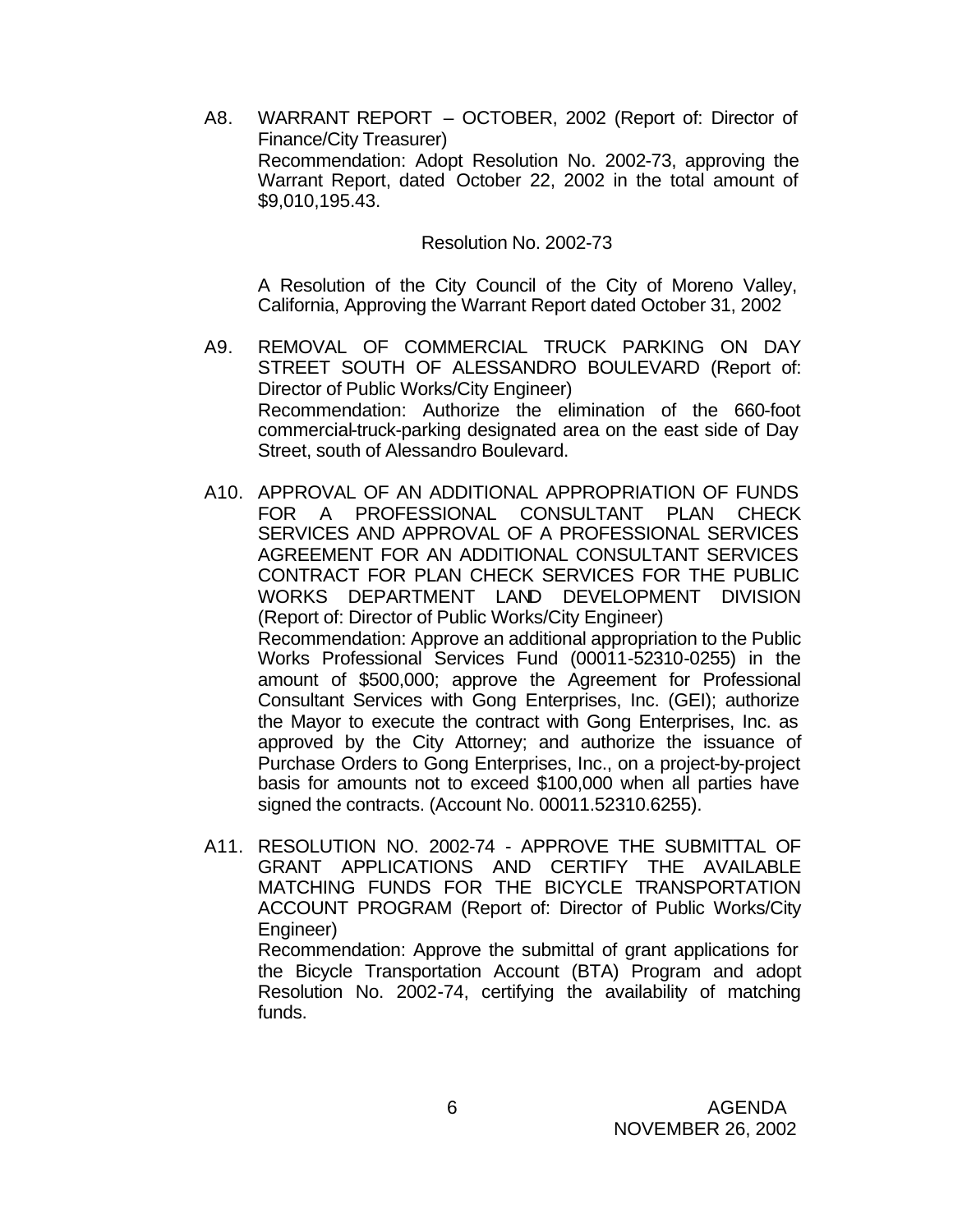#### Resolution No. 2002-74

A Resolution of the City Council of the City of Moreno Valley, California, Certifying the Availability of Matching Funds for the Bicycle Transportation Account Program

- A12. APPROVE AMENDMENTS TO TRUST AGREEMENT AND REIMBURSEMENT AGREEMENT FOR DELIVERY OF A CONFIRMING LETTER OF CREDIT WITH CALIFORNIA STATE TEACHER'S RETIREMENT SYSTEM (Report of: Director of Finance/City Treasurer) Recommendation:
	- 1. That the City Council:
		- a. Adopt Resolution No. 2002-75, approving the First Amendment to the Trust Agreement and the First Amendment to the Reimbursement Agreement;

Resolution No. 2002-75

A Resolution of the City Council of the City of Moreno Valley, California, Authorizing the Execution and Delivery of a First Amendment to Trust Agreement and a First Amendment to Reimbursement Agreement and Authorizing the Execution and Delivery of Certain Other Documents and Certificates and Approving Other Related Actions in Connection Therewith

- b. Approve the First Amendment b the Trust Agreement providing for (i) the delivery of a Confirmation Letter of Credit, (ii) an Alternate Confirmation Letter of Credit, and (iii) the release of the Confirmation Letter of Credit if the Letter of Credit Bank is upgraded to the same AAA rating; and
- c. Approve the First Amendment to the Reimbursement Agreement, which permits the provision for a Confirmation Letter of Credit.
- 2. That the City Council, acting in the capacity of the Board of Directors of the Moreno Valley Public Facilities Financing Corporation:
	- a. Adopt Resolution No. MVPFFC 2002-02, approving the First Amendment to the Trust Agreement.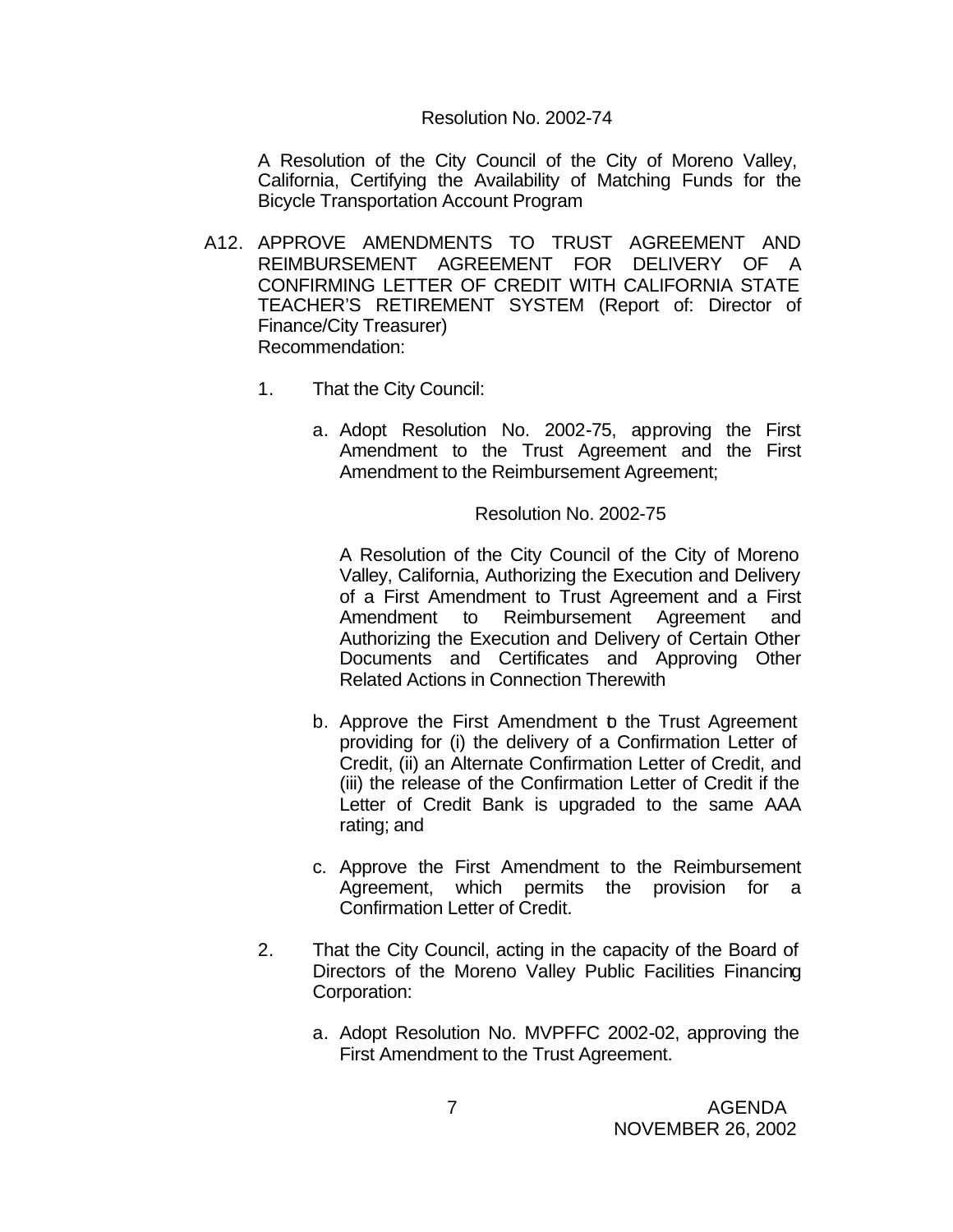### Resolution No. MVPFFC 2002-02

Resolution of the Moreno Valley Public Facilities Financing Corporation of the City of Moreno Valley, California, Authorizing the Execution and Delivery of A First Amendment to Trust Agreement and Authorizing the Execution and Delivery of Certain Other Documents and Certificates and Approving Other Related Actions in Connection Therewith

A13. RESOLUTION IN HONOR OF SUPERVISOR TOM MULLEN (Report of: City Manager) Recommendation: Adopt Resolution No. 2002-76 in honor of Supervisor Tom Mullen.

Resolution No. 2002-76

A Resolution of the City Council of the City of Moreno Valley, California, in Honor of Riverside County Supervisor Tom Mullen

A14. MARCH INLAND GROUND ACCESS PROJECT - ADOPT RESOLUTION NO. 2002-77, A RESOLUTION OF THE CITY COUNCIL OF THE CITY OF MORENO VALLEY AUTHORIZING<br>ACCEPTANCE OF THE PUBLIC RIGHT-OF-WAY ACCEPTANCE OF THE PUBLIC RIGHT-OF-WAY IMPROVEMENTS AS COMPLETE AND ACCEPTING INDIAN STREET AND SAN MICHELE ROAD INTO THE CITY MAINTAINED STREET SYSTEM (Report of: Director of Public Works/City Engineer)

Recommendation: Adopt Resolution No. 2002-77.

Resolution No. 2002-77

A Resolution of the City Council of the City of Moreno Valley, California, Authorizing the Acceptance of the Public Right-of-Way Improvements as Complete Within the March Inland Port Ground Access Project, and Accepting Indian Street and San Michele Road Into the City Maintained Street System

A15. AWARD BID FOR 75' AERIAL LADDER TRUCK (Report of: the Fire Chief)

Recommendation: Award the bid for purchase of a 75' Aerial Ladder Truck to Smeal Fire Apparatus Company, Snyder, Nebraska as being in the best interest of the City; and authorize the Finance Director to issue a purchase order to Smeal Fire Apparatus Company in the amount of \$533,200.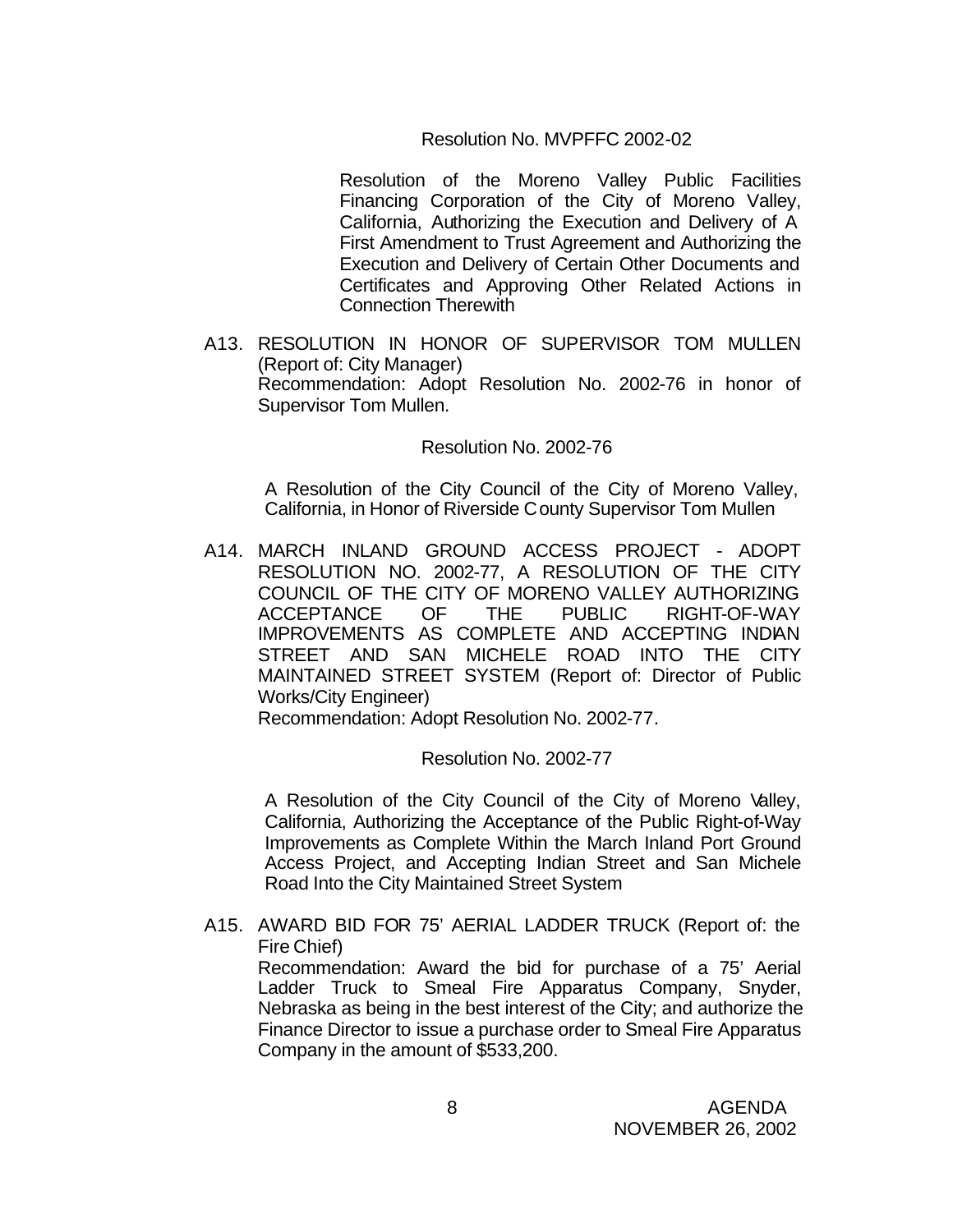- A16. REQUEST FOR FUNDING SPEED HUMP PILOT PROGRAM (Report of: Director of Public Works/City Engineer) Recommendation: That the City Council:
	- 1. Authorize staff to hire a consultant to perform the engineering and evaluation of the speed hump pilot program;
	- 2. Authorize the Finance Director to establish an account number for this work and appropriate \$50,000 from the Gas Tax Fund from the unencumbered Gas Tax Fund balance to cover the costs for:
		- a) Consultant services to perform site evaluation, preliminary engineering, and community surveys for the implementation of the speed hump pilot program.
		- b) Labor and material to construct the speed humps.
- A17. REQUEST FOR CONTINUANCE OF THE CERTIFICATION OF GENERAL MUNICIPAL ELECTION RESULTS (Report of: the City Clerk) Recommendation: That the City Council continue to December 10, 2002 the certification of the election results of the General Municipal Election held November 5, 2002.

### **B. CONSENT CALENDAR** - **COMMUNITY SERVICES DISTRICT**

- B1. ORDINANCES FIRST READING BY TITLE ONLY Recommendation: Waive reading of all Ordinance Introductions and read by title only.
- B2. MINUTES REGULAR MEETING OF NOVEMBER 12, 2002 (Report of: City Clerk) Recommendation: Approve as submitted.

### **C. CONSENT CALENDAR** - **COMMUNITY REDEVELOPMENT AGENCY**

- C1. ORDINANCES FIRST READING BY TITLE ONLY Recommendation: Waive reading of all Ordinance Introductions and read by title only.
- C2. PALM DESERT DEVELOPMENT COMPANY (PDDC) HEACOCK COTTONWOOD II, LIMITED PARTNERSHIP (COTTONWOOD PLACE PHASE I) REFINANCE AND SUBORDINATION REQUEST (Report of: Director of Community and Economic Development)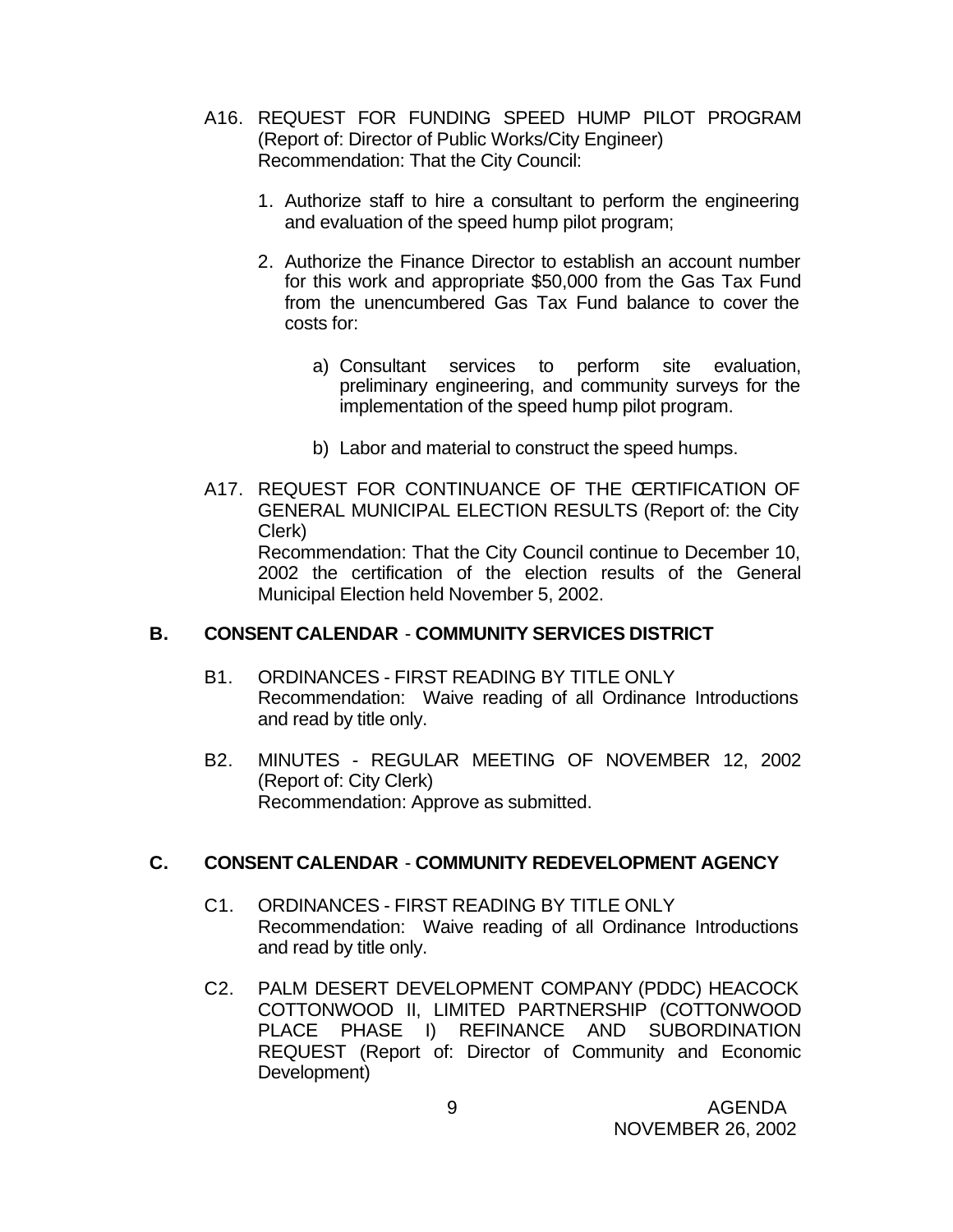Recommendation: That the Community Redevelopment Agency approve the Third Amendment to Owner Participation Agreement by and between the Community Redevelopment Agency of the City of Moreno Valley and Heacock Limited Partnership; approve the Subordination Agreement by and between ACRS Commercial Mortgage Company, the Community Redevelopment Agency, and Heacock Cottonwood Limited Partnership; authorize the Agency Executive Director of execute the necessary documents.

- C3. ACQUISITION AND REHABILITATION OF DISTRESSED RENTAL UNITS BY A COMMUNITY HOUSING DEVELOPMENT CORPORATION (Report of: Director of Community and Economic Development) Recommendation: Approve the Affordable Housing Agreement by and between the Community Redevelopment Agency of the City of Moreno Valley and Riverside Housing Development Corporation, fund the project from the Rental Rehabilitation Account Number 894-91310-6938, and authorize the Agency Executive Director to execute the necessary documents.
- C4. MINUTES REGULAR MEETING OF NOVEMBER 12, 2002 (Report of: City Clerk) Recommendation: Approve as submitted.

### **D. PUBLIC HEARINGS**

Questions or comments from the public on a Public Hearing matter are limited to five minutes per individual and must pertain to the subject under consideration.

Those wishing to speak should complete and submit a GOLDENROD speaker slip to the Bailiff.

- D1. PUBLIC HEARING REGARDING THE MAIL BALLOT PROCEEDING TO REACTIVATE COMMUNITY SERVICES ZONE D (PARKWAY LANDSCAPE MAINTENANCE) AT THE STANDARD SERVICE LEVEL FOR TRACT 20715 (Report of: Director of Public Works/City Engineer) Recommendation: That the City Council, acting in their capacity as the Board of Directors of the Moreno Valley Community Services District (CSD):
	- 1. Tabulate the mail ballots for CSD Zone D;
	- 2. Verify and accept the results of the mail ballot proceeding as identified on the Official Tally Sheet and Assessor Parcel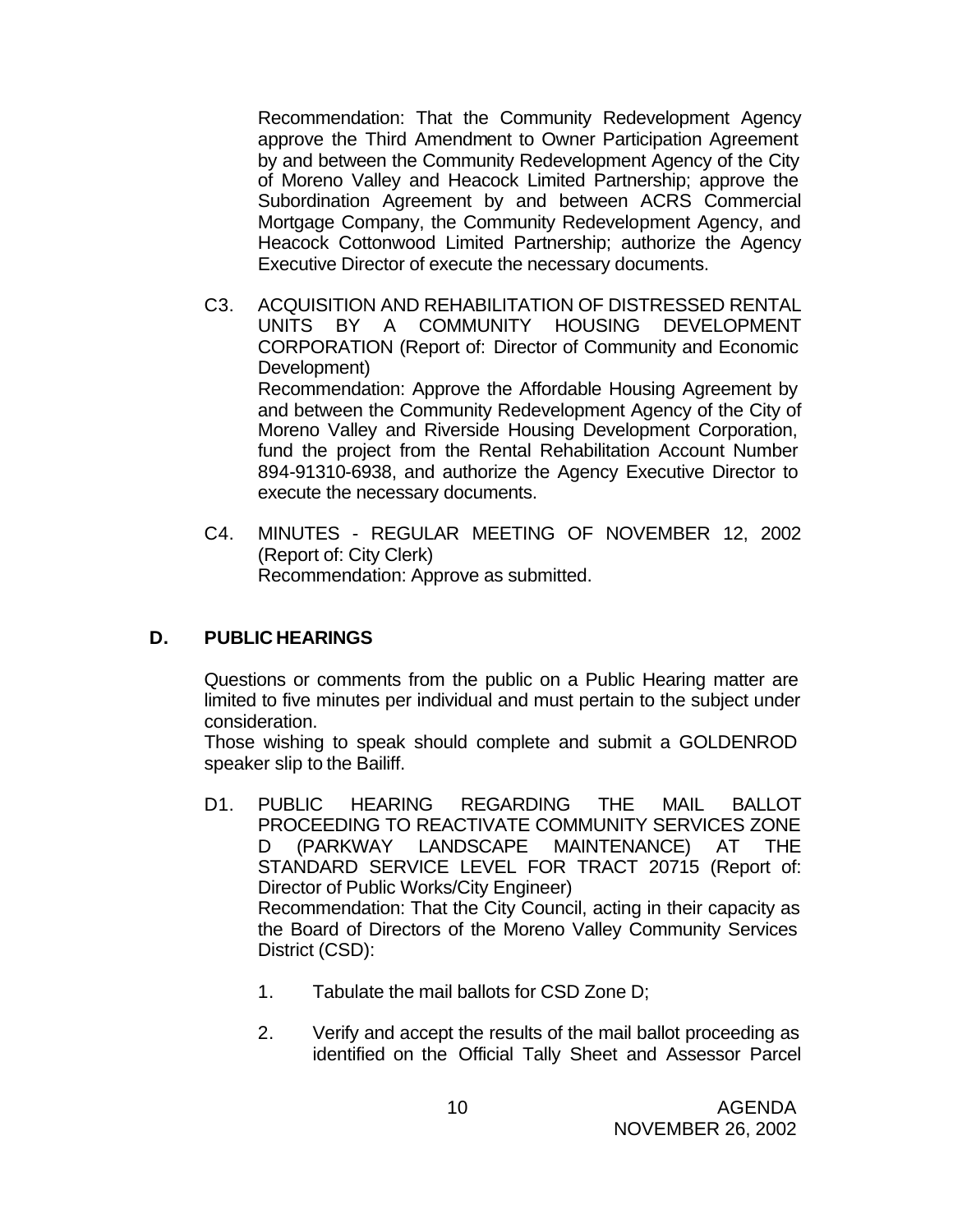Number (APN) listing;

- 3. Receive and file with the City Clerk's Office the accepted Official Tally Sheet and APN listing; and
- 4. Authorize and impose the CSD Zone D Charges.
- D2. A PUBLIC HEARING REGARDING A GENERAL PLAN AMENDMENT (PA02-0050) CHANGE OF ZONE (PA02-0051) AND CONDITIONAL USE PERMIT (PA02-0052) FOR A SELF-STORAGE FACILITY LOCATED ON THE SOUTH SIDE OF SUNNYMEAD BOULEVARD, BETWEEN PERRIS BOULEVARD AND KITCHING STREET AND SUBMITTED BY CHUCK PIFER OF PIFER DEVELOPMENT (CONTINUED FROM NOVEMBER 12, 2002) (PUBLIC TESTIMONY PORTION OF HEARING HAS BEEN CLOSED) (Report of: Director of Public Works/City Engineer) Recommendation: That the City Council conduct a Public Hearing to:
	- 1. Adopt a Negative Declaration for PA02-0050 (General Plan Amendment), PA02-0051 (Change of Zone), and PA02-0052 (Conditional Use Permit) pursuant to Section 15063 (c) of the California Environmental Quality Act (CEQA) Guidelines;
	- 2. Approve Resolution No. 2002-69, thereby approving PA02-0050 (General Plan Amendment), based on the findings in the City Council Resolution;

### Resolution No. 2002-69

A Resolution of the City Council of the City of Moreno Valley, California, Approving a General Plan Amendment (PA02-0050) from R-15 (Residential 15) to CC (Community Commercial)

3. Introduce Ordinance No. 612, thereby approving PA02-0051 (Change of Zone) based on the findings in City Council Ordinance; and

### Ordinance No. 612

An Ordinance of the City Council of the City of Moreno Valley, California (PA02-0051), Amending the Official Zoning Atlas of Said City, Changing the Zone From R-15 (Residential –15) to Community Commercial (CC) for a 2.8 Acre Parcel of Land Located on the South Side of Sunnymead Boulevard, Between Perris Boulevard and Kitching Street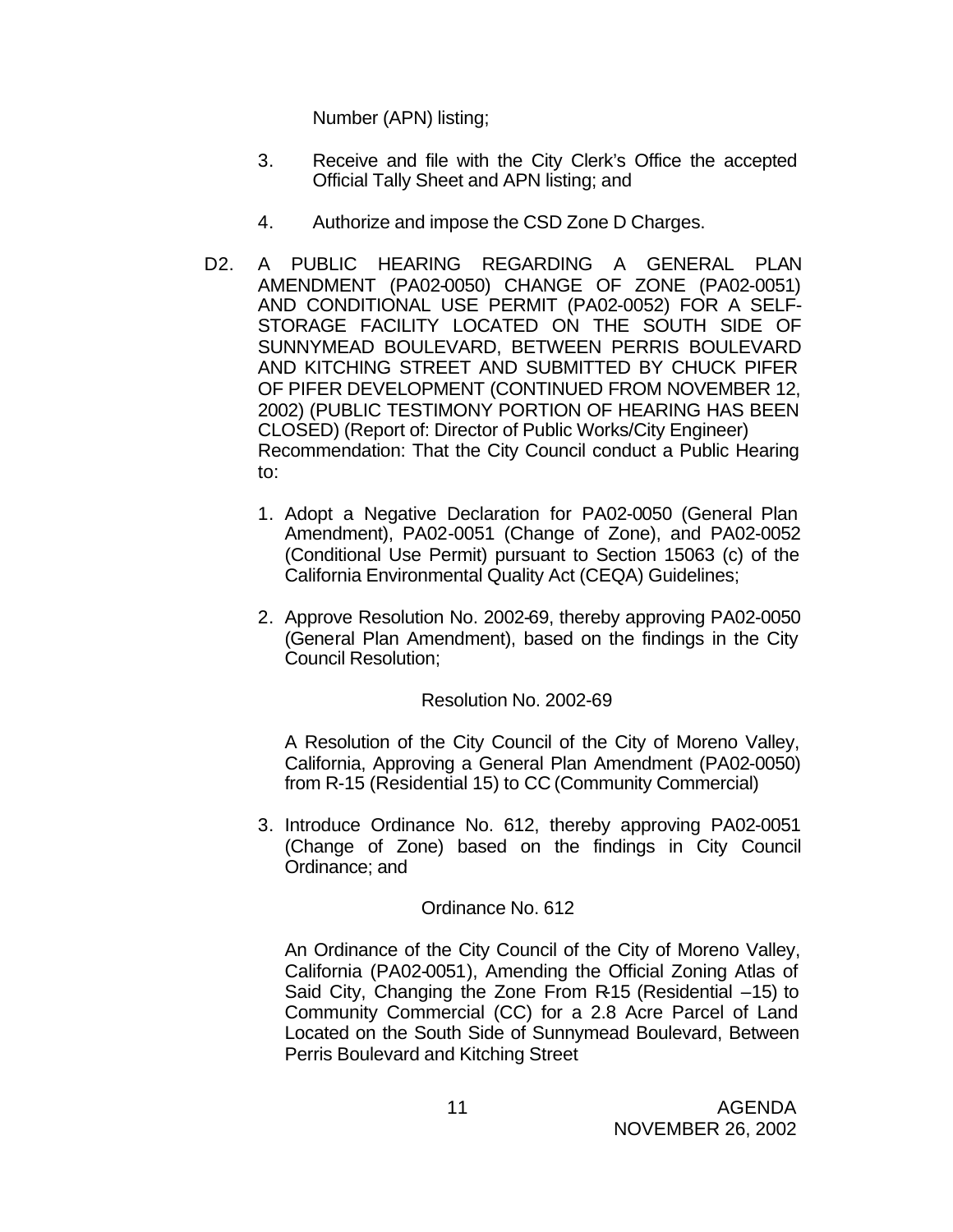4. Approve Resolution No. 2002-70, thereby approving PA02-0052 (Conditional Use Permit), based on the findings in City Council Resolution and the conditions of approval.

Resolution No. 2002-70

A Resolution of the City Council of the City of Moreno Valley, California, Approving PA02-0050 (Conditional Use Permit), for a 118,868 Square Foot Multi-Tenant Self-Storage Facility on A 2.8 Acre Parcel of Land

- D3(a).PA01-0047 MUNICIPAL CODE AMENDMENT AN ORDINANCE TO REPLACE THE ADULT ENTERTAINMENT BUSINESSES SECTION 9.09.030 OF THE MUNICIPAL CODE ADDING CHAPTER 11.07 TO THE MUNICIPAL CODE ENTITLED "ADULT BUSINESS PERFORMER LICENSE" AND OTHER MINOR CHANGES TO CHAPTER 9.02 OF THE MUNICIPAL CODE (PUBLIC HEARING) (Report of: Director of Community and Economic Development)
- D3(b).PA02-0085, SPECIFIC PLAN #208 AMENDMENT, A SPECIFIC PLAN AMENDMENT CHANGING THE SEXUALLY ORIENTED BUSINESSES USE CONTAINED IN THE SPECIFIC PLAN INDUSTRIAL LAND USE TABLE BY REMOVING THE REFERENCE TO IT AS A PERMITTED USE AND CHANGING THE COMMERCIAL/SERVICE SEXUALLY ORIENTED BUSINESSES PARAGRAPH FROM THE SPECIFIC PLAN TO REFLECT THAT MUNICIPAL CODE SECTION 9.09.030 REGULATED THE ZONING, LICENSING, AND OPERATIONAL STANDARDS OF SEXUALLY ORIENTATED BUSINESSES (NOW KNOWN AS ADULT BUSINESS USES) (PUBLIC HEARING) (Report of: Director of Community and Economic Development)

Recommendation: That the City Council conduct a Public Hearing; and

1. Adopt Resolution No. 2002-72.

#### Resolution No. 2002-72

A Resolution of the City Council of the City of Moreno Valley, California, Adopting a Negative Declaration Regarding an Ordinance of the City Council of the City of Moreno Valley, California Amending Section 9.09 of the Moreno Valley Municipal Code and the Moreno Valley Industrial Area Plan (Specific Plan 208), Providing Comprehensive Regulations for Adult Business Including Zoning, Licensing and Operational Standards, and Adding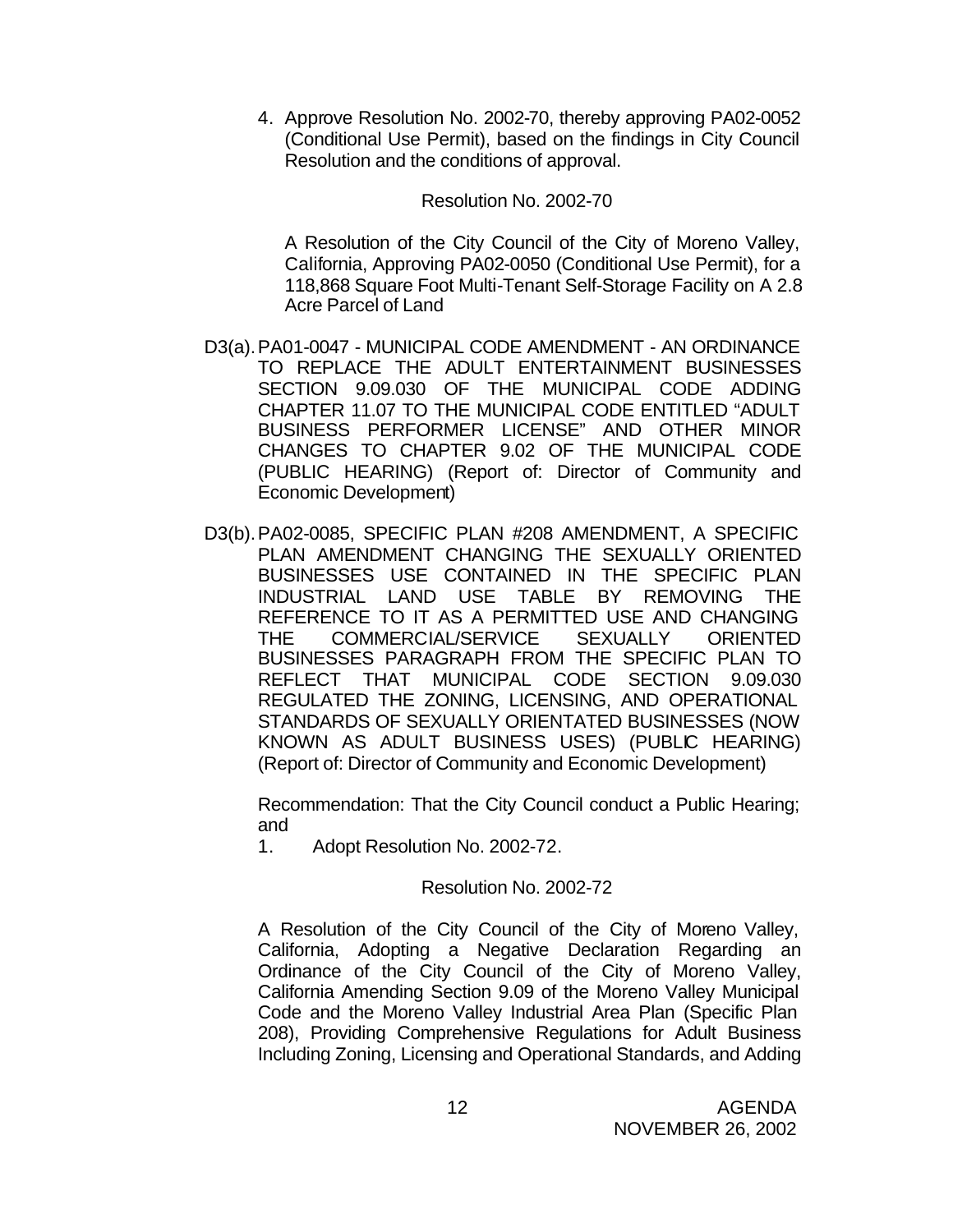Chapter 11.07 to the Moreno Valley Municipal Code Entitled "Adult Business Performer License"

2. Introduce Ordinance No. 613;

### Ordinance No. 613

An Ordinance of the City Council of the City of Moreno Valley, California, Amending Chapter 9.09 of the Moreno Valley Municipal Code and the Moreno Valley Industrial Area Plan (Specific Plan 208), Providing Comprehensive Regulations for Adult Businesses Including Zoning, Licensing and Operational Standards, and Adding Chapter 11.07 to the Moreno Valley Municipal Code Entitled "Adult Business Performer License"

D4. RESOLUTION NO. 2002-79 VACATING A PORTION OF DAVIS ROAD FROM THE SOUTHERLY LINE OF GATO DEL SOL AVENUE SOUTH TO THE CITY LIMIT (CONTINUED FROM SEPTEMBER 24, 2002) (Report of: Director of Public Works/City Engineer)

Recommendation: That the City Council:

1. Adopt Resolution No. 2002-79 vacating a portion of Davis Road from the southerly line of Gato Del Sol Avenue south to the city limit;

#### Resolution No. 2002-79

A Resolution of the City Council of the City of Moreno Valley, California, Ordering the Vacation of a Portion of Davis Road from the Southerly Line of Gato Del Sol Avenue South to the City Limit

- 2. Direct the City Clerk to attest to said vacation as described within said resolution and transmit said resolution to the County Recorder's office;
- 3. Receive and file the California Department of Fish and Game (CDFG) Davis Road Management Plan dated September 2002; and
- 4. Direct the City Engineer to work with the Riverside County Transportation and Land Management Agency (TLMA) staff to modify the existing city/county Davis Road maintenance agreement and report back to City Council.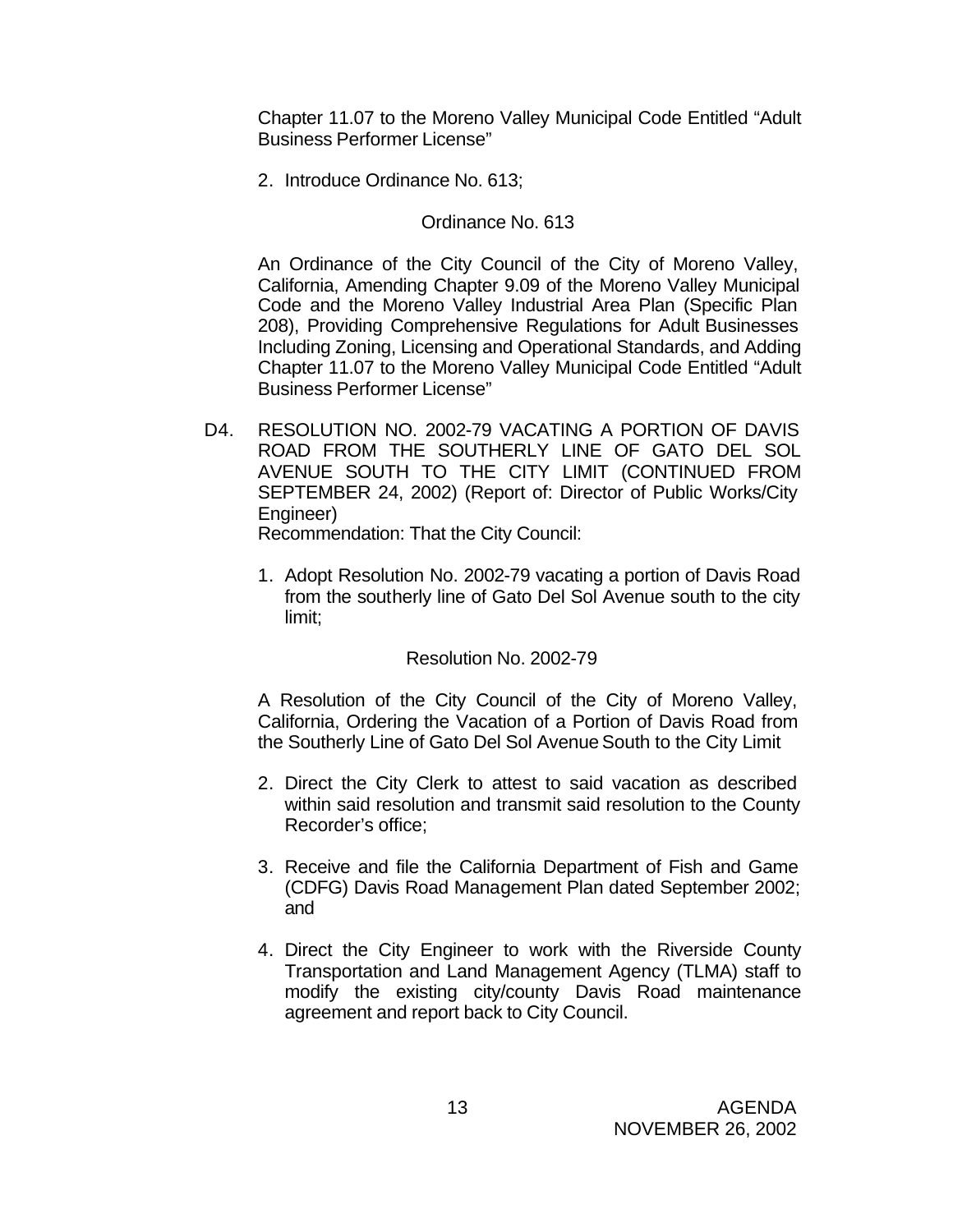### **E. ITEMS REMOVED FROM CONSENT CALENDARS FOR DISCUSSION OR SEPARATE ACTION**

# **F. REPORTS**

F1. CONSIDERATION OF THE PLANNING COMMISSION'S JULY 25, 2002 APPROVAL RECOMMENDATION OF A GENERAL PLAN AMENDMENT (PA02-0024), AND A ZONE CHANGE (PA02-0023) FROM THE CURRENT R5 ZONE TO THE R10 ZONE, AND A PLOT PLAN FOR A SENIOR CITIZEN APARTMENT PROJECT (PA02-0022) TO BE LOCATED ON 9.39 ACRES LOCATED ON THE NORTH SIDE OF COTTONWOOD AVE. AND EAST OF PERRIS BLVD. AT WATSON WAY AS A SENIOR HOUSING PROJECT, THE PROPOSED PLOT PLAN QUALIFIES FOR A 100% DENSITY BONUS (ORDINANCE NO. 606, RESOLUTION NOS. 2002-57 AND 2002-58)(CONTINUED FROM OCTOBER 8, 2002) (Report of: Director of Community and Economic Development)

Recommendation: That the City Council review the action taken by the Planning Commission recommending approval of a General Plan Amendment, a Zone Change, and a Plot Plan for a senior citizen apartment project, and:

- 1. Adopt a Negative Declaration for a General Plan Amendment (PA02-0024), a Zone Change (PA02-0023), and a Plot Plan for a senior citizen apartment project (PA02-0022), in that this application will not result in significant environmental impacts;
- 2. Adopt City Council Resolution No. 2002-57 approving a General Plan Amendment (PA02-0024), based on the findings in the Resolution, and the revised General Plan Map attached to the Resolution as Exhibit 1;

### Resolution No. 2002-57

A Resolution of the City Council of the City of Moreno Valley, California, Approving a General Plan Amendment (PA02-0024) Changing the Land Use Designation from Residential 5 to Residential 10 for 9.39 Acres Located on the North Side of Cottonwood Avenue and East of Perris Boulevard at Watson **Way** 

3. Introduce City Council Ordinance No. 606 approving a Zone Change (PA02-0023), based on the findings in the Ordinance,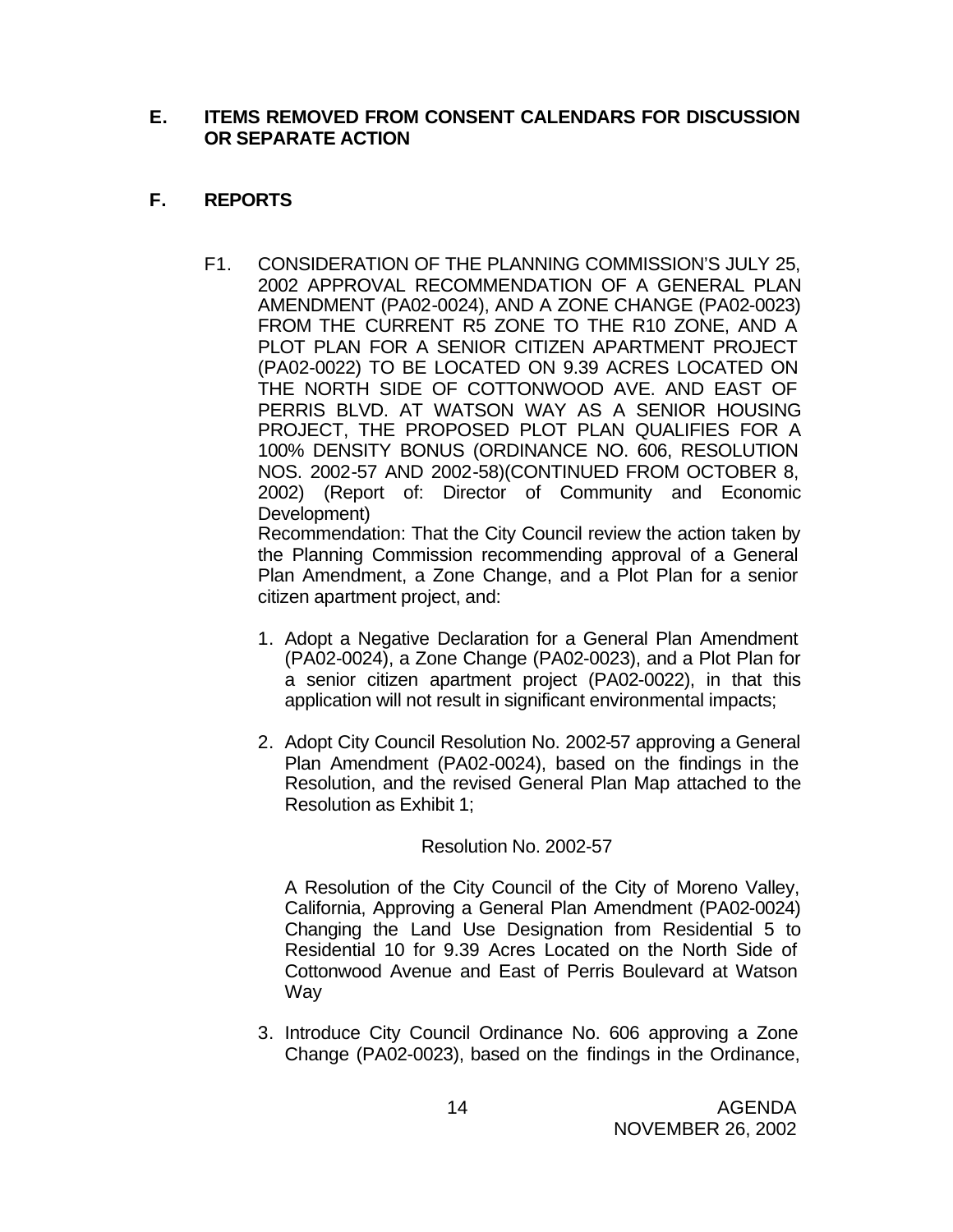and the revised Zoning Map attached to the ordinance as Exhibit1:

#### Ordinance No. 606

An Ordinance of the City Council of the City of Moreno Valley, California, Approving a Zone Change (PA02-0023), From R5 to R10 for 9.39 Acres Located on the North Side of Cottonwood Avenue and East of Perris Boulevard at Watson Way

4. Adopt City Council Resolution No. 2002-58 approving Plot Plan PA02-0022 for a senior citizen apartment project, based on the findings in the Resolution, and the conditions as attached to the resolution as Exhibit 1.

#### Resolution No. 2002-58

A Resolution of the City Council of the City of Moreno Valley, California, Approving Plot Plan PA02-0022 for a 174-Unit Senior Citizen Apartment Project to be Located on the North Side of Cottonwood Avenue and East of Perris Boulevard at Watson Way

- F2. APPOINTMENTS TO THE LIBRARY ADVISORY BOARD (Report of: City Clerk) Recommendation: That the City Council:
	- 1. Appoint Rick Adams to the Library Advisory Board with a term expiring June 30, 2005; and
	- 2. Appoint Duncan L. Dieterly to the Library Advisory Board with a term expiring June 30, 2005; and
	- 3. Appoint Vincent M. Lopez to the Library Advisory Board with a term expiring June 30, 2005; or
	- 4. If appointments are not made, declare the positions vacant and authorize the City Clerk to re-notice the positions as vacant.
- F3. APPOINTMENTS TO THE SENIOR CITIZENS ADVISORY COMMITTEE AND ECOLOGICAL PROTECTION ADVISORY COMMITTEE (Report of: City Clerk) Recommendation: That the City Council:
	- 1. Appoint Donald J. Mac Isaac to the Senior Citizens Advisory Committee with a term expiring June 30, 2003;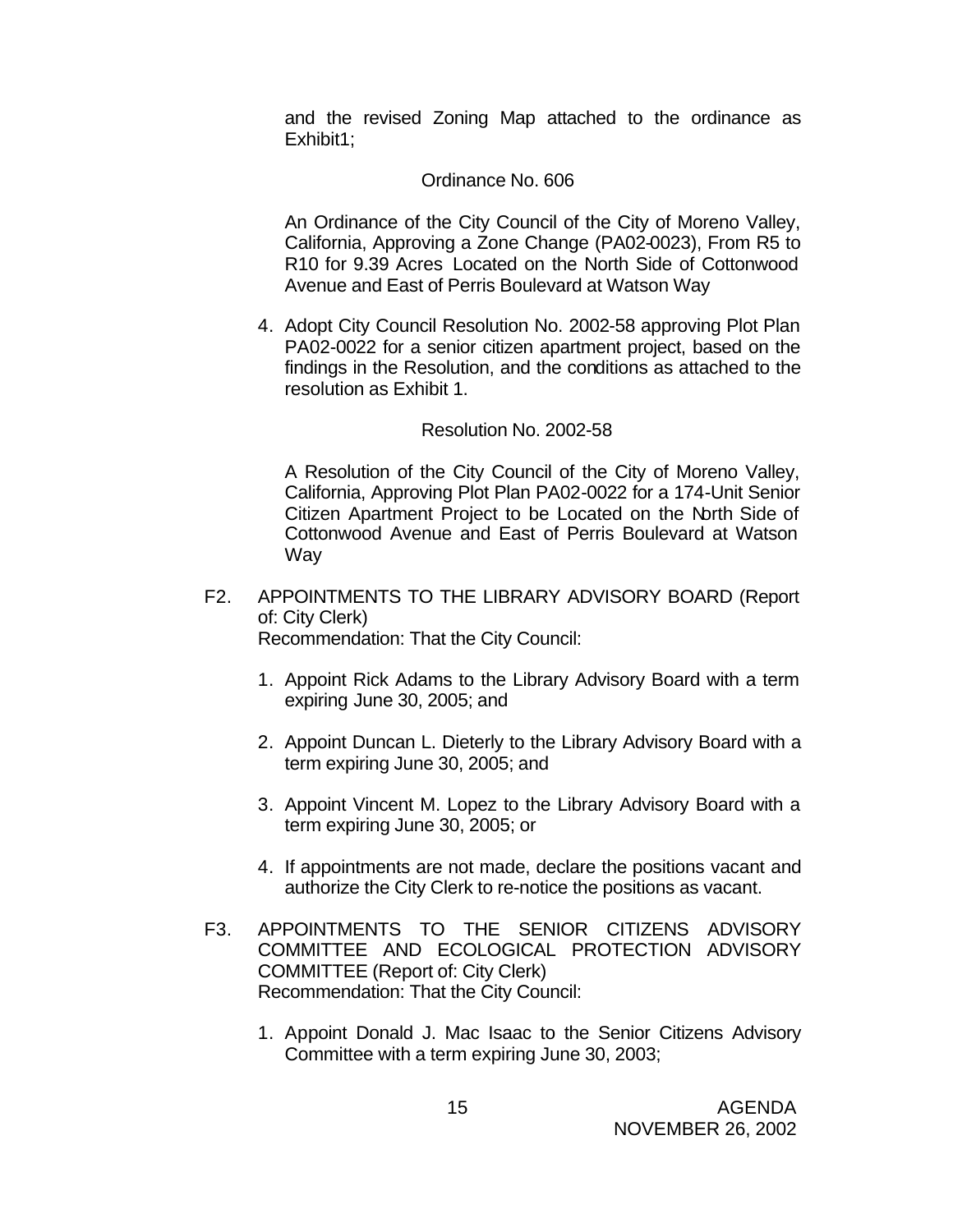- 2. Appoint Thomas D. Hines to the Ecological Protection Advisory Committee with a term expiring June 30, 2004; or
- 3. If appointments are not made, declare the positions vacant and authorize the City Clerk to re-notice the positions as vacant.
- F4. APPOINTMENT TO THE TRAFFIC SAFETY ADVISORY COMMITTEE (Report of: City Clerk) Recommendation: That the City Council:
	- 1. Review the ballot (to be provided by the City Clerk) for an appointment to the Traffic Safety Advisory Committee and appoint one (1) member for a term expiring June 30, 2003, or:
	- 2. If appointment is not made, declare the position vacant and authorize the City Clerk to re-notice the position as vacant.
- F5. CITY MANAGER'S REPORT (Informational Oral Presentation not for Council action)

# **G. LEGISLATIVE ACTIONS**

ORDINANCES - 1ST READING AND INTRODUCTION

G1. CSD ORDINANCE INCREASING AND ESTABLISHING FEES (Report of: Director of Parks and Recreation) Recommendation: That the City Council approve the continuation of the existing fees through December 31, 2002 and introduce Ordinance No. CSD 32, increasing and establishing specified fees for recreational activities, parks, the use of the Moreno Valley Senior Community Center, and rescinding certain prior enactments (roll call required) effective January 1, 2002.

### Ordinance No. CSD 32

An Ordinance of the Moreno Valley Community Services District of the City of Moreno Valley, California, Increasing and Establishing Specified Fees for Recreational Activities, Parks, the Use of the Moreno Valley Senior Community Center, and Rescinding Certain Prior Enactments

G2. INTRODUCTION OF ORDINANCE NO. 614 PROHIBITING DUMPING OF REFUSE AND OTHER MATERIALS ON PUBLIC AND PRIVATE PROPERTY (Report of: City Attorney) Recommendation: That the City Council introduce Ordinance No.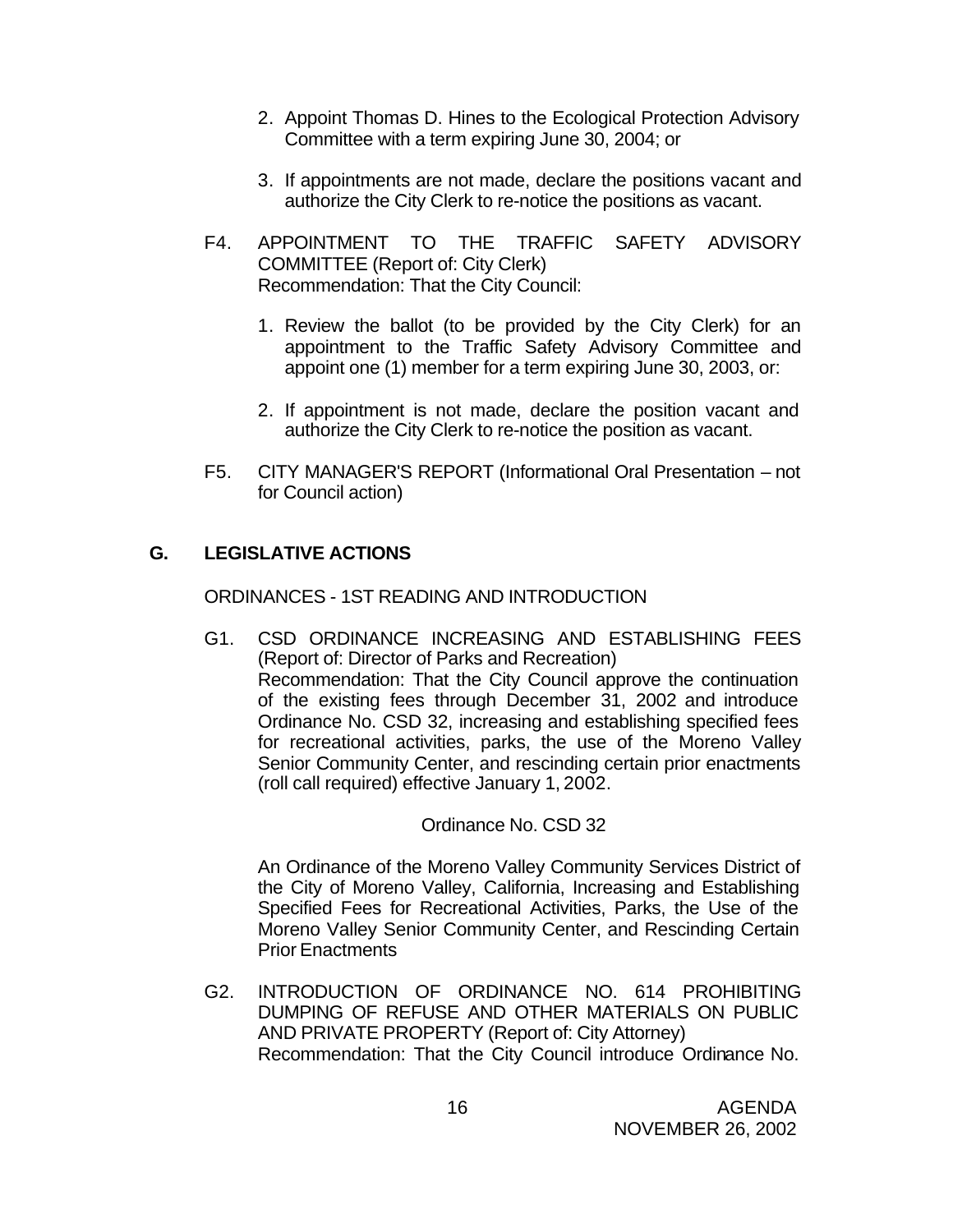614 prohibiting dumping of refuse and other materials on public and private property.

#### Ordinance No. 614

An Ordinance of the City Council of the City of Moreno Valley, California, Prohibiting Dumping of Refuse and Other Materials on Public and Private Property

ORDINANCES - 2ND READING AND ADOPTION - NONE

ORDINANCES - URGENCY ORDINANCES - NONE

RESOLUTIONS

G3. RESOLUTION FOR THE ABATEMENT OF PUBLIC NUISANCES (Report of: Director of Community and Economic Development) Recommendation: That the City Council adopt Resolution No. 2002-78 of the City of Moreno Valley, California, confirming assessments on certain real properties as outlined in the Property Assessment List for the abatement of nuisances.

#### Resolution No. 2002-78

A Resolution of the City Council of the City of Moreno Valley, California, Confirming Statements of Costs Against Real Property Located in the City of Moreno Valley, for Abatements of Public Nuisances and Direction that Said Statements of Costs Constitute A Lien Upon Said Properties

## PUBLIC COMMENTS **ON ANY SUBJECT NOT ON THE AGENDA** UNDER THE JURISDICTION OF THE CITY COUNCIL

Those wishing to speak should complete and submit a PINK speaker slip to the Bailiff. There is a three-minute time limit per person.

All remarks and questions shall be addressed to the presiding officer or to the City Council and not to any individual Council member, staff member or other person.

### **CLOSING COMMENTS AND/OR REPORTS OF THE CITY COUNCIL, COMMUNITY SERVICES DISTRICT, OR COMMUNITY REDEVELOPMENT AGENCY**